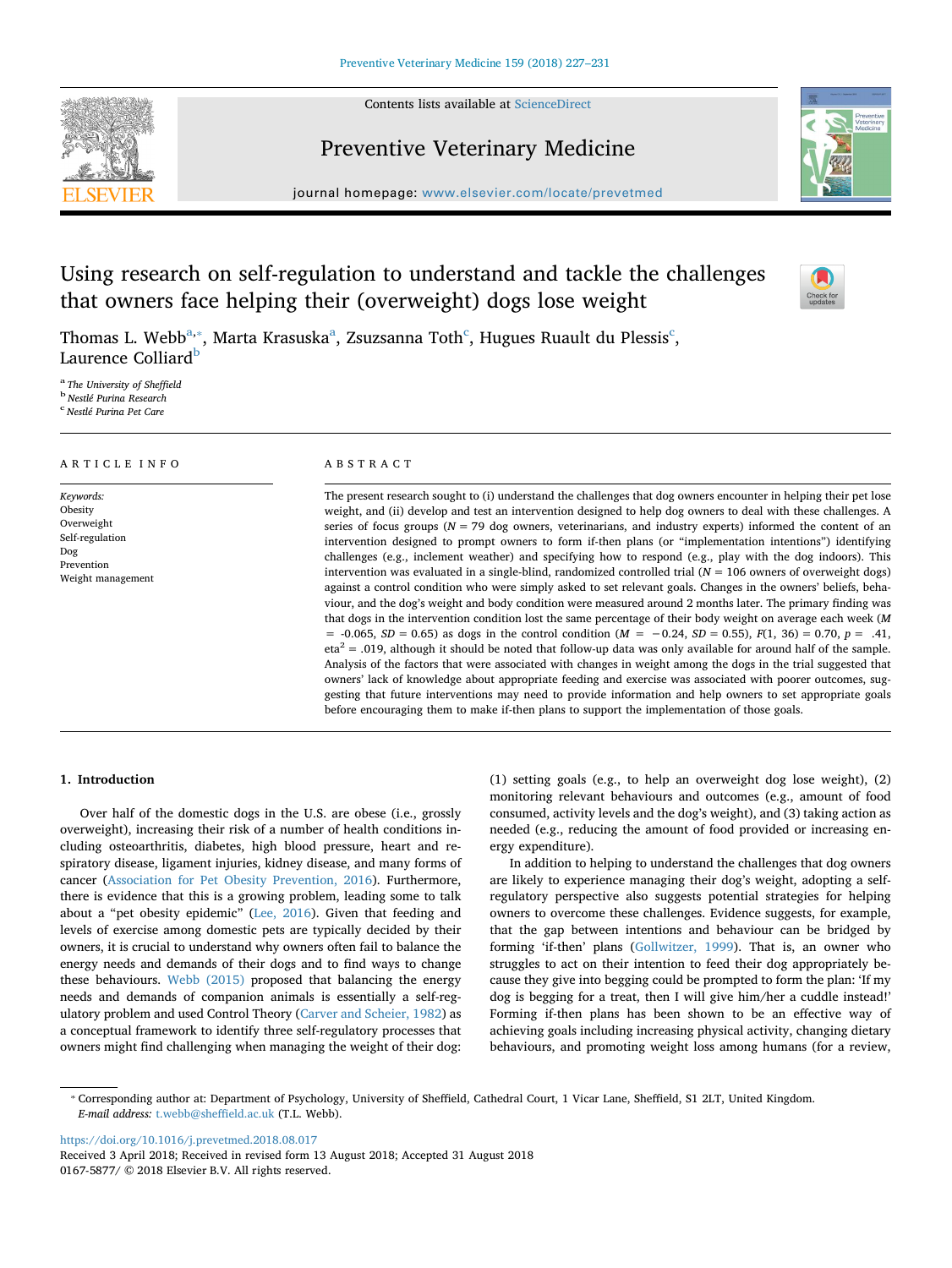#### <span id="page-1-0"></span>**Table 1**

| Themes Identified Following the Focus Groups, Organized by Self-Regulatory Process. |  |  |
|-------------------------------------------------------------------------------------|--|--|
|-------------------------------------------------------------------------------------|--|--|

|                         |                                   | Focal behaviour                                                                                                                                                                                    |                                                                                                                                                                                                              |
|-------------------------|-----------------------------------|----------------------------------------------------------------------------------------------------------------------------------------------------------------------------------------------------|--------------------------------------------------------------------------------------------------------------------------------------------------------------------------------------------------------------|
| Self-regulatory process | Theme                             | Feeding                                                                                                                                                                                            | Exercising                                                                                                                                                                                                   |
| Goal setting            | Challenges<br>Potential solutions | Knowing what, or how much to feed<br>Ask vet or veterinary nurse for advice<br>Remember it is the owner's responsibility to feed an appropriate diet                                               | Knowing how much to exercise<br>Ask vet or veterinary nurse for advice<br>Look on the internet<br>Think about the financial consequences of not taking action<br>Think 'an overweight dog is an unhappy dog' |
| Goal monitoring         | Challenges                        | Not monitoring intake<br>Lack of information on packaging                                                                                                                                          |                                                                                                                                                                                                              |
| Goal operating          | Potential solutions<br>Challenges | Use a measuring cup<br>Using food to communicate/show love<br>Giving leftovers to the dog<br>Celebrating special occasions<br>Others feeding the dog                                               | Lack of time<br>Feeling lazy<br>Changes in circumstances<br>Other people or dogs' (negative) reactions<br>Lack of appropriate space<br>Dog not able to exercise                                              |
|                         | Potential solutions               | Cuddle or play with the dog<br>Include treats in daily food allowance<br>Remember that a small treat is a lot of calories<br>Use a clicker, rather than treats, to train<br>Record when dog is fed | Walk dog immediately after work<br>Walk for an extra 10 minutes<br>Ask friends, family, or a dog walker to help<br>Keep dog on the lead<br>Walk when there are few other people/dogs around                  |

see [Gollwitzer and Sheeran, 2006\)](#page-4-5). However, the ideas have yet to be applied to the problem of obesity among companion animals. The present research developed a "volitional help sheet" [\(Armitage, 2008\)](#page-4-6) that can be used by owners to form if-then plans by choosing the situation(s) and response(s) that are most relevant to them. We then evaluated the effect of this intervention on the weight and body condition of the dogs by comparing outcomes between owners that received vs. did not receive the help sheet.

## **2. Materials and methods**

The content of the volitional help sheets were informed by ten focus groups with owners (six groups), vets and veterinary nurses (two groups), and employees of Nestlé Purina (two groups). Participants were asked questions about how they (or those that they work with as part of their professional practice) feed and exercise their dogs. For example, participants were asked (i) how they decide how much, and what type of food to feed their dog, (ii) to identify situations in which they might be tempted to feed their dog when perhaps they shouldn't, (iii) how they exercise their dog, (iv) reasons why dogs don't get enough exercise, and (v) potential strategies for dealing with challenges in each of these areas. The transcripts of each focus group were analysed using thematic analysis and NVivo software version 10 to identify situations that result in inappropriate feeding (e.g., a dog begging for food) and lack of exercise (e.g., inclement weather) along with potential solutions to these situations (e.g., play with the dog indoors). These were organised into the three key self-regulatory processes as identified by Control Theory ([Carver and Scheier, 1982\)](#page-4-3) – namely, goal setting, goal monitoring, and goal operating – with respect to each of the two focal behaviours (i.e., feeding and exercise) and are summarized in [Table 1](#page-1-0). This information was then used to inform the content of two help sheets; one designed to help owners to feed their dog appropriately and one designed to help owners to increase their dog's level of physical activity (see Supplementary Materials A).

A randomized controlled trial was then conducted to evaluate the impact of providing the volitional help sheets on outcomes. We approached 20 veterinary practices in and around the Sheffield region on an ad hoc basis; of whom 6 (30%) agreed to help us with the research. Staff at these practices looked at their lists of appointments and identified owners who would be attending with overweight or obese dogs. Owners were eligible for inclusion in the trial if their dog had a Body Condition Score [or BCS, [Laflamme, 1997\]](#page-4-7) of 6 or more and did not have a serious health condition which would not make it appropriate for them to take part (e.g., they were unable to walk, or had to be fed a special diet). Suitable owners were then approached by a researcher when they visited the practice, given an information sheet, and asked if they would be interested in taking part. If so, then they were asked to sign a consent form and to complete a questionnaire that measured their beliefs about exercising and feeding their dog, along with various demographic characteristics using items from the Dogs and Physical Activity tool ([Cutt et al., 2008](#page-4-8)), the Dog Obesity Risk and Appetite questionnaire [\(Raffan et al., 2015](#page-4-9)), a questionnaire informed by the Theory of Planned Behaviour ([Rohlf et al., 2010](#page-4-10)), and the Dogs and WalkinG Survey [\(Richards et al., 2013\)](#page-4-11). The questionnaire that participants received is reproduced in Supplementary Materials B, D and E list the measures that were derived from these responses. The intervention was presented at the end of the questionnaire; and the owners were randomly assigned to receive a volitional help sheet or simply to set goals with respect to feeding and/or exercising their dogs. $<sup>1</sup>$  $<sup>1</sup>$  $<sup>1</sup>$  The</sup> practice provided information on the weight of the dog on the day of the visit (as assessed by the practices' weighing scales) and BCS (the latter was assessed by a qualified vet or veterinary nurse and rated on a 9-point scale).

All participants were contacted 2 months later (by phone, email, or post, depending on their preference) and asked to complete a follow-up questionnaire. $2$  We also contacted the veterinary practices to ask for the dog's weight and BCS at their most recent visit to the practice. Note that we did not explicitly instruct clients to return to the practices so that we could obtain follow-up measures – rather, we obtained measures when

<span id="page-1-1"></span><sup>&</sup>lt;sup>1</sup> Randomization was achieved using an online random number generator [\(https://andrew.hedges.name/experiments/random/\)](https://andrew.hedges.name/experiments/random/) to generate a list of 150 numbers (ranging from 0 to 1). The questionnaires were then printed and arranged the questionnaire in that order. As the first few pages of the questionnaires for the intervention and control conditions were identical, the researcher was essentially (although not strictly) blind to condition at the point of recruitment and follow-up. Participants were not aware that there were different conditions and so we describe the trial as 'single-blind'.

<span id="page-1-2"></span> $2$  The follow-up questionnaire contained similar measures of owners' beliefs and behavior with respect to feeding and exercising their dogs as the baseline questionnaire (see Supplementary Material C). Descriptive statistics for these variables at baseline and follow-up are reported by condition in Table E of the Supplementary materials. Owners who did not respond to the original request within two weeks were asked a second time if they would be willing to complete a follow-up questionnaire.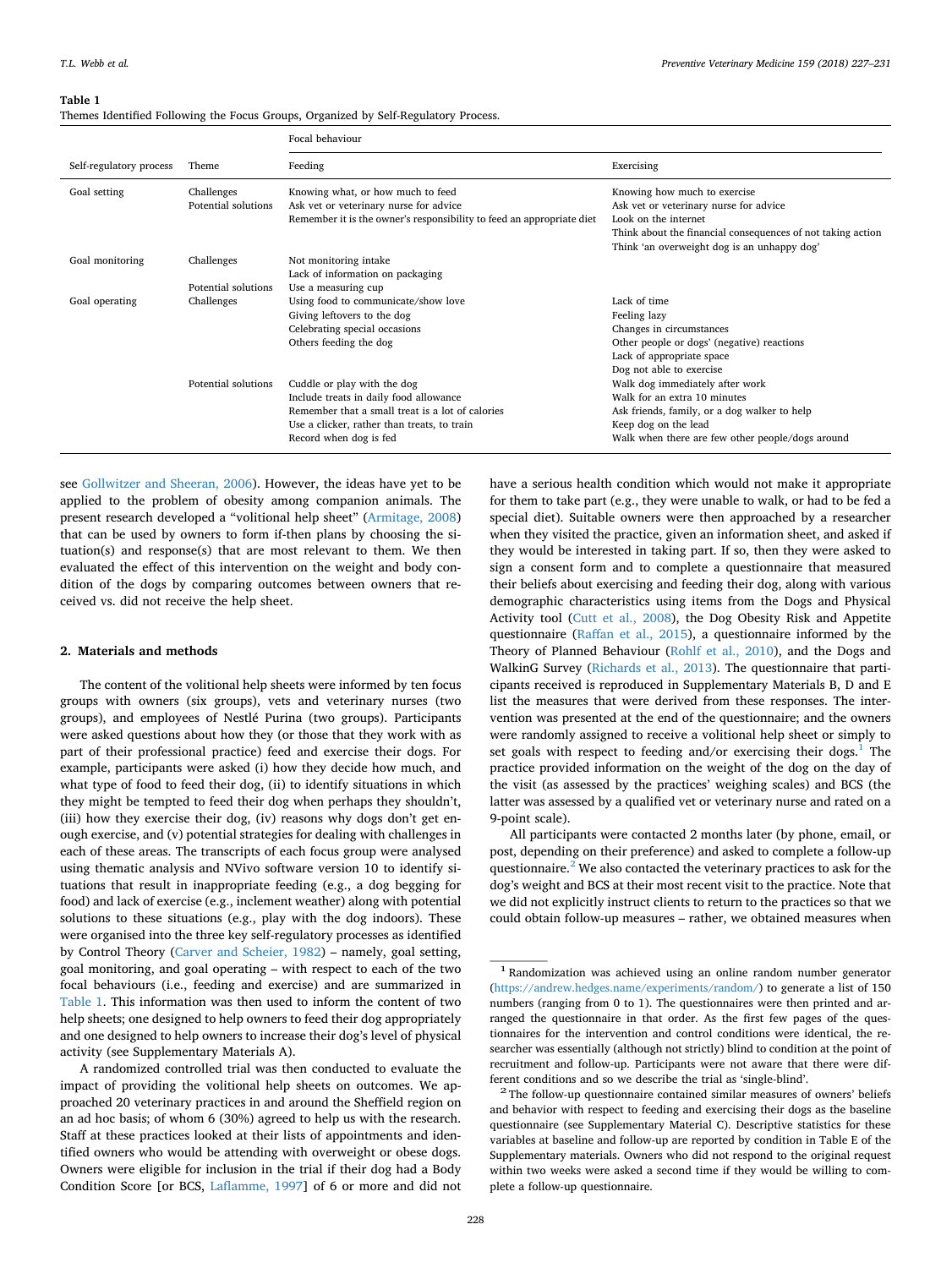owners returned to the veterinary practice as part of the usual care of their animal. As at baseline, weight was assessed and BCS was rated on a 9-point scale by a qualified vet or veterinary nurse. The data on the dogs from owners who had returned to the practice less than 4 weeks (28 days) following recruitment was not included. We did not place a limit on how long following recruitment the dogs' weight and BCS could be taken, but computed the percentage change in weight per week for each dog to permit comparison. The study received ethical approval from the Research Ethics Committee in the Department of Psychology at the University of Sheffield.

## *2.1. Participants and design*

Power analysis (based on a medium-to-large effect,  $d = 0.66$ , of volitional help sheets on weight loss in humans, [Armitage et al., 2014](#page-4-12)), and ANCOVA analysis, comparing changes in weight and BCS between baseline and follow-up between intervention and control conditions, with two covariates (likely baseline weight and BCS) suggested that a sample of 38 participants in each condition would provide 80% power to detect a similar effect size (at  $p < .05$ ). [Fig. 1](#page-2-0) shows the flow of participants through the study.  $N = 124$  owners were approached, of whom  $N = 106$  (85%) agreed to take part and were randomly allocated to conditions  $(N = 57$  intervention,  $N = 49$  control). The baseline

characteristics of the sample are described in Supplementary Materials D and E. We obtained information on the weight of 50 of these dogs (47%) at least one month following recruitment and 30 of the owners (28%) completed a follow-up questionnaire.

## **3. Results**

Sixty one of the 96 dogs remaining in the trial at follow-up (64%) were weighed at the veterinary practices following the intervention. Eleven of these dogs (11%) were weighed less than one month following the baseline assessment and so were not included in the analyses. In order to ensure that participants that dropped out of the trial and/or did not provide follow-up data did not differ (e.g., were older, less motivated to exercise their dog appropriately, or have dogs that weighed more on average), we compared the baseline characteristics between the  $N = 50$  participants for whom we had data on the dogs' weight at follow-up and the 56 participants for whom we did not using a series of *t*-tests. The probability value for determining statistical significance was corrected to reduce for the increased risk of a Type 1 error associated with running multiple tests (new  $p =$  old  $p$ /  $65 = .0008$ ). None of the variables differed significantly according to this criterion. On average, the remaining 50 dogs were weighed 13 weeks  $(SD = 6$ , range = 4–32 weeks) following the baseline assessment

<span id="page-2-0"></span>

**Fig. 1.** Flow of Participants Through the Trial.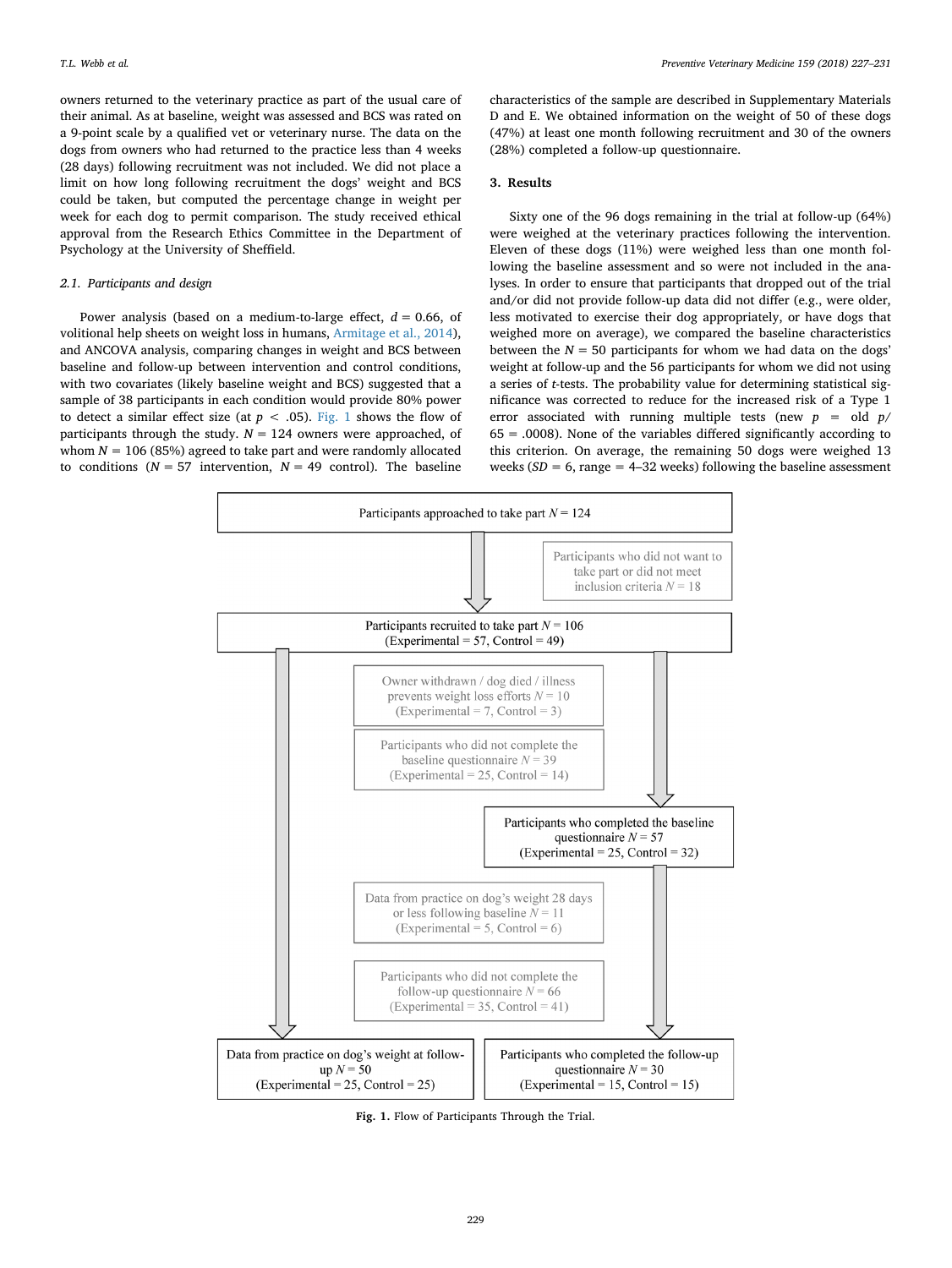and allocation to condition. This time did not differ between the conditions ( $M_{\text{EXP}} = 14$ ,  $M_{\text{CONT}} = 12$ ,  $SDs = 6$ ),  $t(48) = 1.3$ ,  $p = .21$ .

# *3.1. What factors predict the extent to which dogs lose weight during the trial?*

Before evaluating the effect of condition on the primary outcomes (i.e., changes in weight and BCS), we ran Pearson's correlations to see whether any of the variables measured at baseline (for a full list see Supplementary Material D and E) were associated with these primary outcomes. Nine variables were significantly correlated with the average percentage change in weight per week (lack of knowledge with respect to feeding,  $r = −0.44$ , BCS at baseline,  $r = −0.41$ , perceived behavioural control with respect to feeding,  $r = 0.40$ , strength of normative beliefs from others with respect to feeding,  $r = -0.39$ , lack of knowledge with respect to exercising,  $r = -0.38$ , owner's perception of their dog's weight,  $r = -0.37$ , strength of beliefs about feeding to please the dog,  $\vec{r}$  = −0.35, and the strength of normative beliefs from the vet,  $r = -0.37$ , and others,  $r = -0.32$ , with respect to feeding) and six variables were significantly correlated with BCS scores at follow-up (number of adults in the household,  $r = -0.54$ , owners' perceptions of the importance of the positive outcomes of dog walking,  $r = -0.52$ , BCS at baseline,  $r = 0.51$ , the proportion of table scraps/ leftovers that the dog is fed,  $r = 0.50$ , the average number of days that the dog is walked in a typical week,  $r = 0.48$ , and weight at baseline,  $r = 0.36$ ). It was not possible to control for all of these variables in the subsequent analyses as only around half of the sample completed the baseline questionnaire; however, we controlled for the dogs' weight and BCS at baseline as we had reasonable complete data on these variables, by entering them as covariates.

#### *3.2. Effect of the intervention on dogs' weight and body condition*

27 dogs (54% of the sample) lost weight between the baseline and follow-up assessments and 23 dogs (46% of the sample) did not. A 2 between (condition: Intervention vs. control) ANCOVA with the average percentage change in weight per week as the DV and weight and BCS at baseline as covariates, revealed that the average percentage change in weight did not differ as a function of condition, *F*(1,  $36$ ) = 0.70,  $p = .41$ , eta<sup>2</sup> = .19, and dogs owned by participants in the intervention condition lost the same percentage of their body weight per week on average ( $M = -0.065$ ,  $SD = 0.65$ ) as dogs owned by participants in the control condition ( $M = -0.24$ ,  $SD = 0.55$ ).<sup>[3](#page-3-0)</sup> A similar 2-between (condition: Intervention vs. control) ANCOVA with body condition score (BCS, rated by the vet or veterinary nurse) as the dependent variable, revealed that BCS at follow-up did not differ as a function of condition,  $F(1, 22) = 0.045$ ,  $p = .83$ , eta<sup>2</sup> = .002, and dogs owned by participants in the intervention condition had the same BCS on average  $(M = 6.4, SD = 1.1)$  as dogs owned by participants in the control condition ( $M = 6.3$ ,  $SD = 0.87$ ) at follow-up.

### **4. Discussion**

The present research drew on our understanding of the challenges that people face when regulating their thoughts, feelings, and behaviour to develop an intervention intended to help the owners of overweight or obese dogs to help their dogs lose weight. We then investigated the effect of providing these volitional help sheets to owners when they attended a veterinary clinic with their dog. The trial suffered

from relatively few participants completing baseline questionnaires and a substantial loss to follow-up, with the consequence that it did not achieved the desired statistical power (80%) to detect the anticipated medium-to-large effect of the intervention on outcomes. However, we proceeded with the planned analyses, which suggested that, in contrast to existing research which attests to the benefits of if-then planning, dogs owned by participants in the intervention condition lost the same percentage of their body weight per week on average as did dogs owned by participants in the control condition. Furthermore, the body condition scores of dogs owned by participants in the intervention condition did not improve more than that of participants in the control condition.

There are a number of possible reasons why the intervention may not have influenced the weight and/or body condition of the dogs. First, it is possible that the intervention influenced owners' behaviour (e.g., the amount that they walk the dog or the way in which they feed them) but did not influence outcomes; either because there was insufficient time for changes in behaviour to translate into changes in outcomes or perhaps because owners compensated for improvements in, for example, exercise, by providing more food (termed 'compensatory behaviour', [Radtke et al., 2012](#page-4-13)). However, the intervention did not seem to influence the way that owners fed and/or exercised their dogs either, suggesting that this explanation is unlikely. A second hypothesis is that owners allocated to the intervention condition and provided with the volitional help sheets did not form plans as instructed. This was often the case – only 10 of the 26 participants in the intervention condition who returned the baseline questionnaire completed the planning exercise, perhaps because it was embedded at the end of a relatively long questionnaire. However, additional analyses suggested that the outcomes for participants who completed the if-then planning exercise were comparable to those who did not, suggesting that this difference did not account for the lack of effects on behaviour and/or outcomes.

We suspect that if-then planning may not have been effective because a key problem that owners faced was a lack of knowledge about appropriate feeding and exercise. This hypothesis is based on two observations. First, the analysis of the factors that were associated with changes in weight among the dogs in the trial suggested that lack of knowledge about appropriate feeding and exercise were associated with changes (or lack thereof) in weight. That is, when owners felt that they knew when, what, and how much to feed and exercise their dog, the dog tended to lose weight. In contrast, when owners did not feel that they knew when, what, and how much to feed and exercise their dog, the dog tended to gain weight. Second, examination of participants' responses to the questions on exercising suggested that participants were already exercising their dog relatively frequently (on average, participants walked their dog every day; typically, 2 or 3 times) and perceived relatively few barriers to so doing, suggesting that the issue may have been the *nature* of the exercise provided (e.g., a short walk on a lead that did not provide sufficiently intense activity to promote weight loss) rather than enacting the intended exercise. In short, the primary challenges that owners face may be motivational (i.e., to do with setting appropriate goals), rather than volitional (i.e., to do with translating those goals into action). The implication of this explanation is that future interventions might provide guidance to owners (e.g., on how to feed and exercise their dog).

# **5. Limitations**

The above conclusion should be taken in the context of a number of limitations to the described research. First and perhaps foremost, the primary follow-up measures (i.e., weight and BCS of the dog) were available for only around half of the sample. Although our sample was still larger than most studies in this area (for a review, see [Krasuska and](#page-4-14) [Webb, under review\)](#page-4-14) and there was no evidence to suggest that participants for whom follow-up measures were available differed from those who we could not follow-up, the substantial rate of attrition does mean that the study did not achieved the desired 80% power to detect a

<span id="page-3-0"></span><sup>&</sup>lt;sup>3</sup> In addition to this 'intention-to -treat' analysis, we also compared outcomes between participants in the intervention condition who completed  $(N = 10)$ versus did not complete ( $N = 16$ ) the planning exercise. However, the findings did not differ between these two groups  $(M_{\text{PLAN}} = -0.23, SD = 0.74, M_{\text{NOPLAN}}$  $= 0.069$ , *SD* = 0.57),  $F(1, 16) = 0.93$ ,  $p = .35$ , eta<sup>2</sup> = 0.055.